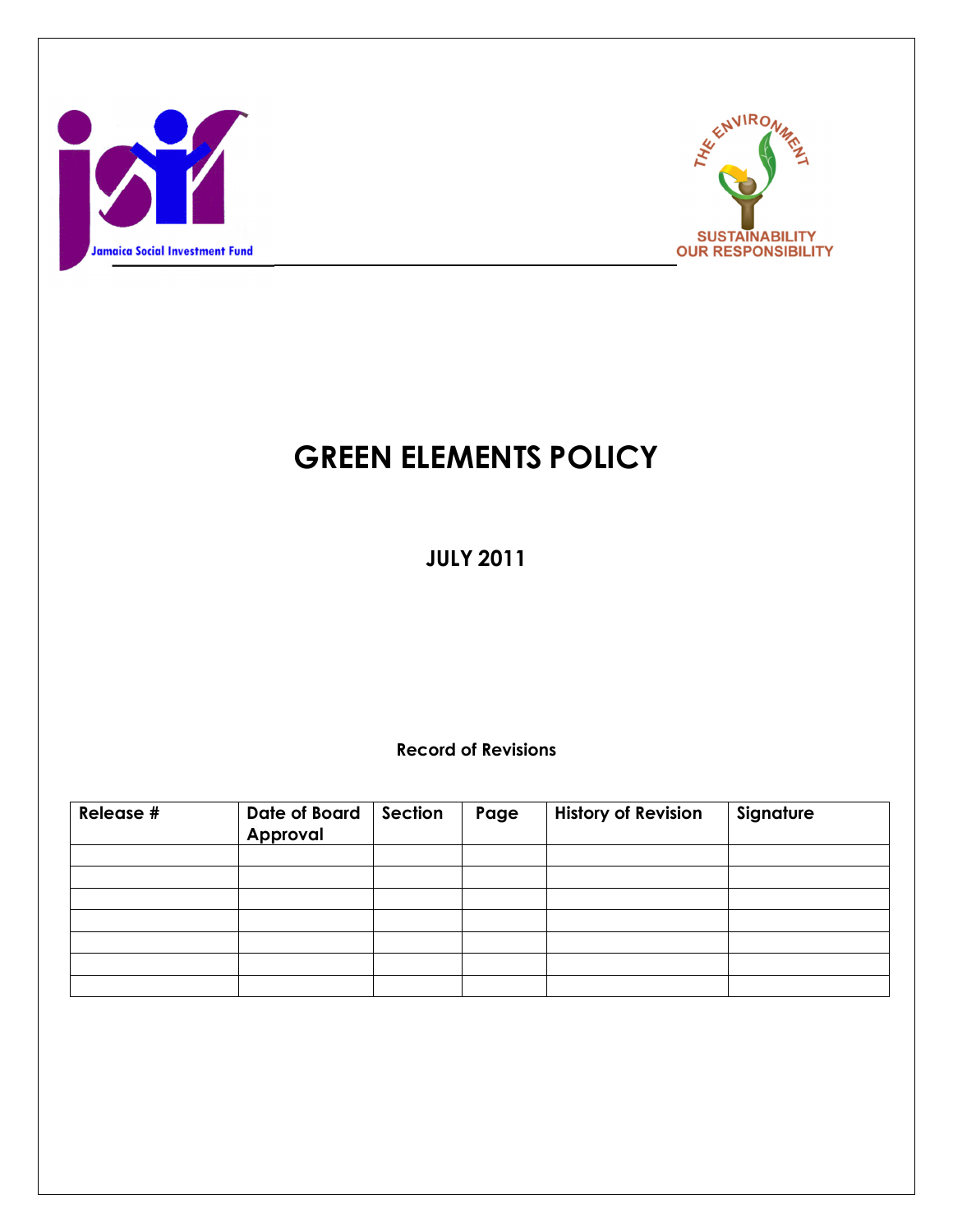#### POLICY AND PROCEDURES

#### 1.0 STATEMENT OF INTENT:

The Jamaica Social Investment Fund (JSIF) recognizes environmental protection as one of our guiding principles and a key component of sound business practices. JSIF commits to exercising sound management of the environmental impacts of its projects….Specifically JSIF commits to:

- $\triangleright$  Advance environmental stewardship by contributing to environmental protection, pollution prevention, and efficient use of resources.
- $\triangleright$  Continually improve our processes such that our environmental performance and that of our contractors and community partners is enhanced.
- $\triangleright$  Strive to make **environmental considerations** and stakeholders concerns an integral part of decision making.
- $\triangleright$  Enhance the environmental wellbeing of communities in which we operate (either by the nature of the project or the means by which the project is completed).
- $\triangleright$  Maintain an awareness of emerging technologies that may lead to improved environmental performance and implement those that are economically feasible.

The statements above form part of JSIF's commitment to environmental stewardship. This document seeks to define how this stewardship will be applied in our field operations. It specifies how green elements will be designed into works activities and implemented; additionally it will specify how JSIF will mitigate environmental issues that may not be directly on a JSIF project site, but may have impact on the wider beneficiary community.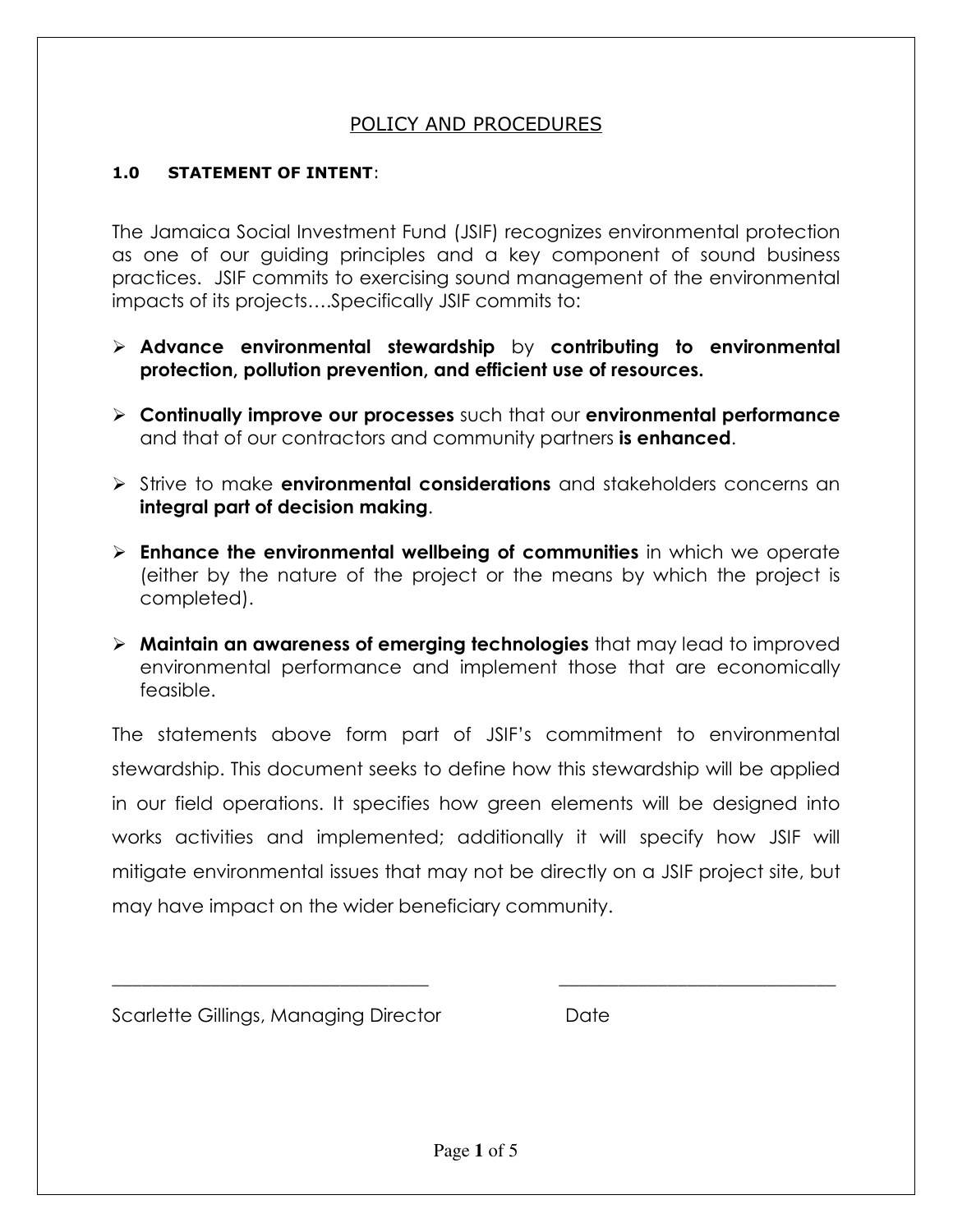#### 2.0 APPLICABILITY

The policy will guide JSIF's approach to the design and implementation of green elements to all of JSIF's building designs. Additionally it will outline how JSIF will respond to environmental issues which while not directly related to a project site, is in close proximity and presents an environmental issue for the community.

### 3.0 DEFINITIONS

**Green Elements:** Activities, fixtures, approaches, use of space, application of technology, which when incorporated into the construction of buildings i) enables the efficient use of natural resources ii) reduces pollution iii) fosters harmony with the environment v) protects the environment and vi) fosters a healthy, safe and comfortable environment for the users.

**Environmental Issues:** These relate to any activity which negatively impacts the bio physical environment, these may include issues related to poor drainage, dust, soil and water pollution, poor waste management etc.

## 4.0 RELATED POLICIES / REFERENCES

- JSIF's Environmental Policy
- JSIF's EMS Manual and Procedures Manual

#### 5.0 IMPLEMENTATION PROCEDURES

#### 5.1 Integration of Green Elements and Environmental Mitigation

#### 5.1.1 Project Design

Based on the Terms of References for Formulation, our Consultants will be required to design green elements into the design of buildings. Designs will integrate the application of inter alia: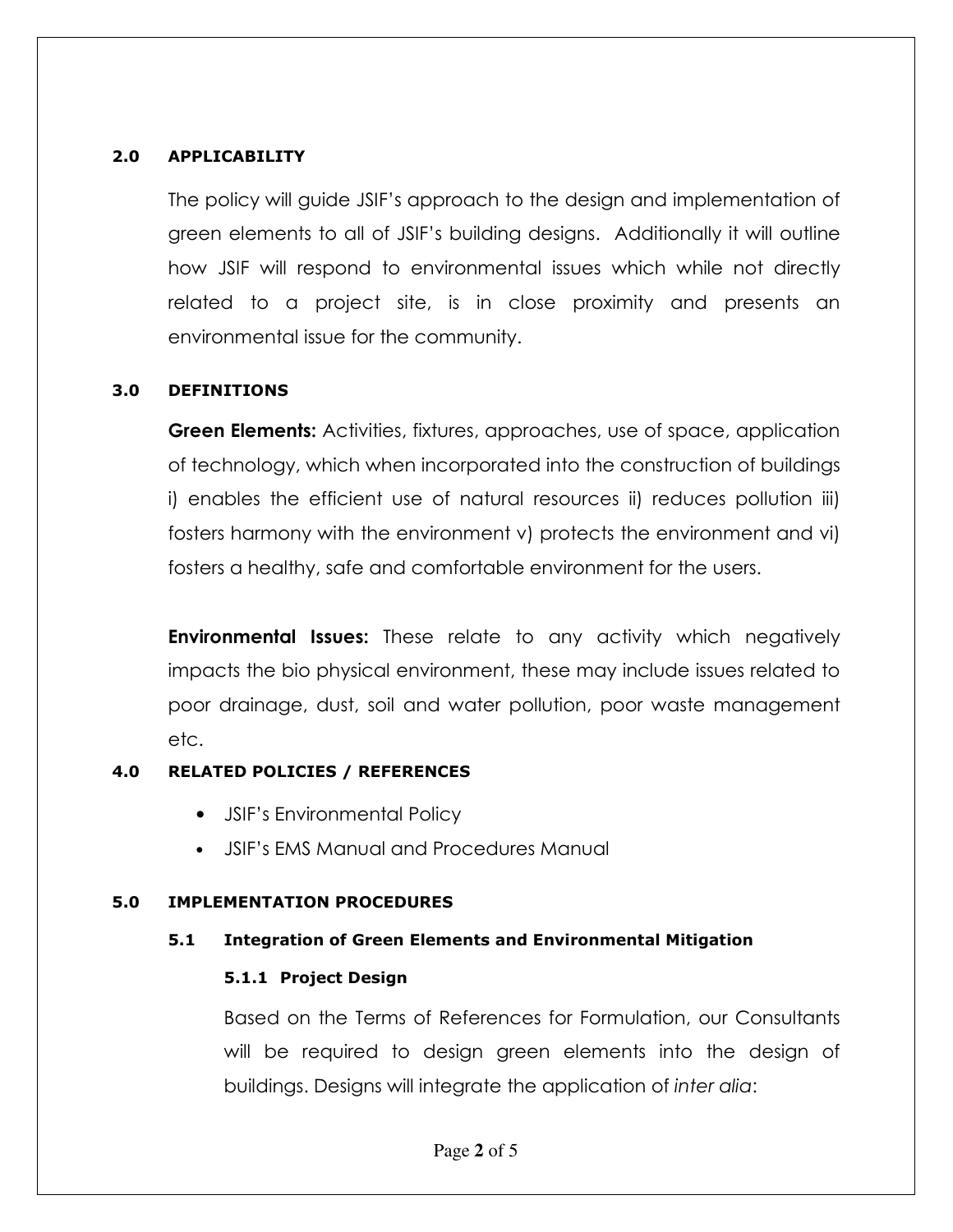- Solar and photo-sensory lighting externally
- Water harvesting techniques
- Water re-use and recycle technologies
- Low consumption fixtures (sanitary fittings, lighting bulbs etc.)
- Designation of green spaces with low maintenance (native plants etc.)

## 5.1.2 Project Implementation

The JSIF will ensure that environmental considerations are made at the design stage as well the implementation / construction phase. At the construction phase, JSIF Officers must identify and mitigate environmental issues associated directly and / or indirectly with the project site and or immediate community.

Where issues are identified by an Officer other than the Environmental Officer (EO), the issue must be brought to the EO to outline how it must be resolved.

## 5.1.3 Contract Management

All designs that have been formulated, will at the outset consider green elements related to energy usage, designation of green spaces, water harvesting and re-use, lighting and fixtures. Additionally, signs related to environmental awareness and site safety will form part of JSIF's project signage. These would therefore be included and costs noted within the project Bills of Quantities.

Issues identified during construction will be reviewed, mitigations developed and implemented. Where these activities can be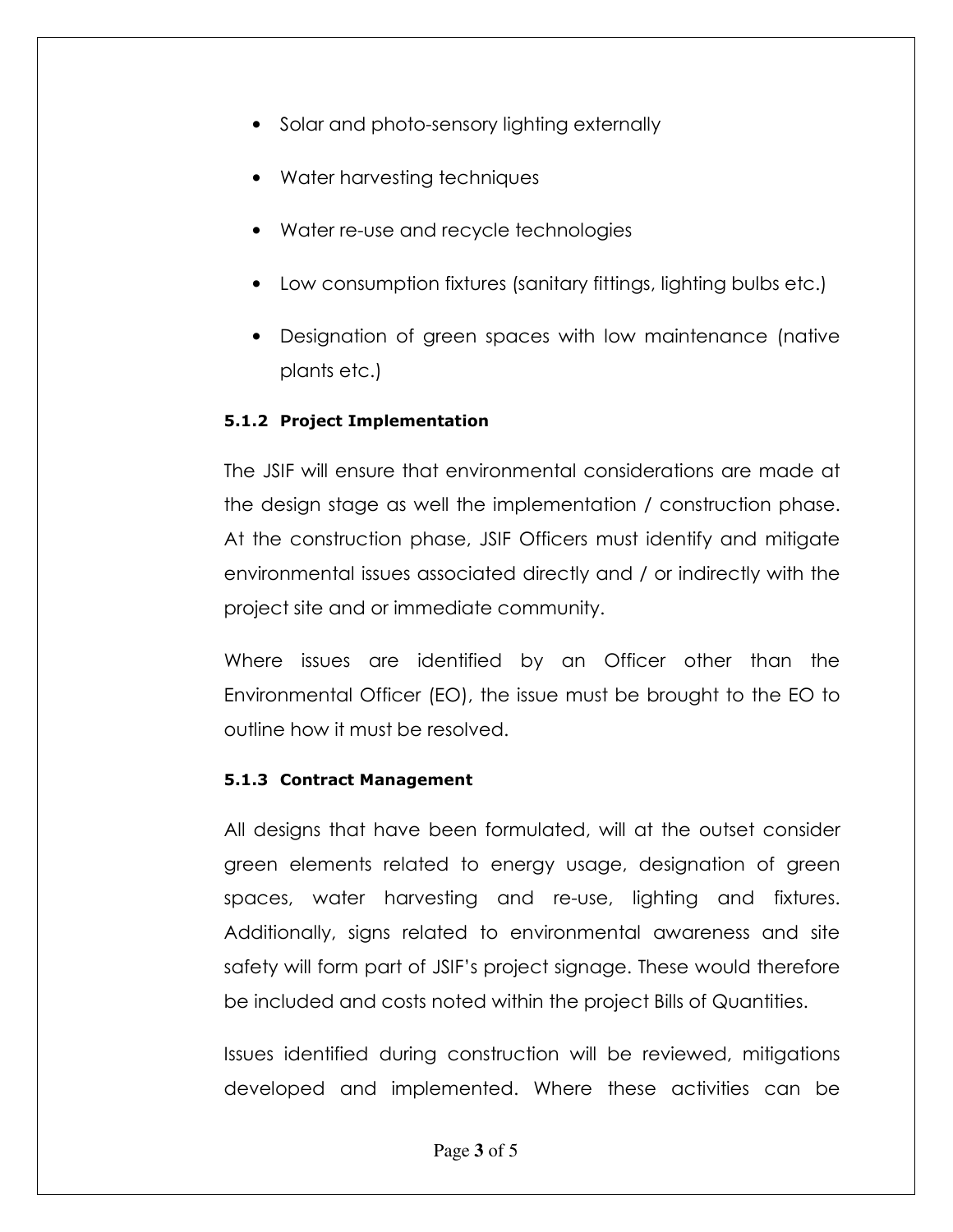carried out by the Contractor on site, he will be so instructed. Where an external party is required to resolve the issue, payment will be made under the existing Contract. Each works project will therefore include a Provisional Sum to be applied as directed by the Project Engineer acting on instructions of the Environmental Officer.

### 6.0 RESPONSIBILITIES

Outlined below are the responsibilities of various Officers within JSIF:

- Technical Review Committee Detailed review of drawings, designs and Bills of Quantities to ensure that the requirements of the policy are addressed.
- Environmental Officer Based on the requirements of the policy, identify activities to be added, and rates developed within the JSIF Cost Database.
- Project Officer Ensure that items are included in Bills of Quantities in fulfillment of JSIF's policies and procedures. By extension the Project Officer must ensure performance on the part of the Formulator and Contractor.
- MIS Ensuring that the Fund Manager, specifically the Cost Database module is maintained.

## 7.0 RECORDS

All records associated with this procedure will be managed in accordance with the JSIF Document Management Procedure.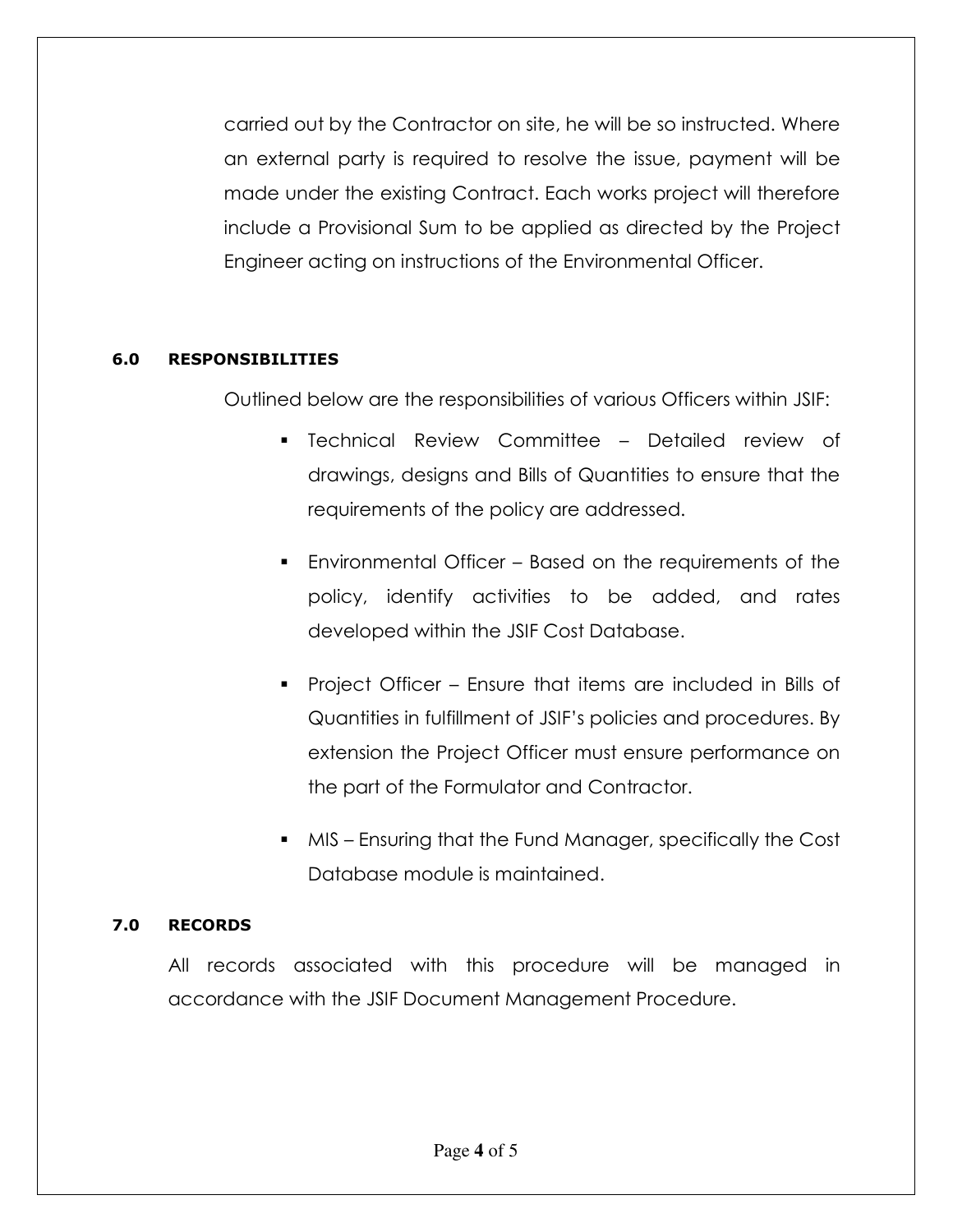

JAMAICA SOCIAL INVESTMENT FUND GREEN ELEMENTS PROGRAMME

| <b>PROGRAMME</b>              | <b>POLICY STATEMENT</b>                                                                                                                                                                          | <b>OBJECTIVES</b>                                                                                                                                      | <b>TARGET</b>                                                                                                                                      | <b>PERSON RESPONSIBLE</b>                                                                           |  |
|-------------------------------|--------------------------------------------------------------------------------------------------------------------------------------------------------------------------------------------------|--------------------------------------------------------------------------------------------------------------------------------------------------------|----------------------------------------------------------------------------------------------------------------------------------------------------|-----------------------------------------------------------------------------------------------------|--|
| <b>Energy</b><br>Conservation | JSIF is committed to reducing energy use and<br>demand by considering as first resort, the<br>implementation of energy efficient and conservation<br>technologies in its operational activities. | To reduce energy consumption at JSIF's<br>finally completed building projects and to<br>operating<br>long<br>term<br>lower<br>and<br>maintenance costs | To modify TORs, requiring consultants to incorporate<br>and specify green energy technologies in project<br>formulations.                          | <b>PM, Environment</b>                                                                              |  |
|                               |                                                                                                                                                                                                  |                                                                                                                                                        | Install energy saving electrical fixtures at all building<br>projects by December 15, 2012                                                         | Tech. Review Comm.<br><b>Technical Officers Project</b><br><b>Officers Environmental</b><br>Officer |  |
|                               |                                                                                                                                                                                                  | To increase the number of energy efficient<br>appliances provided by JSIF                                                                              | With immediate effect, the Admin Department purchase<br>only energy efficient appliances and equipment e.g.<br>stoves, refrigerators and computers |                                                                                                     |  |
|                               |                                                                                                                                                                                                  | To increase the use of alternative energy at<br>JSIF's project sites                                                                                   | 80% of external lights at active works buildings projects<br>are solar by December 15, 2012                                                        |                                                                                                     |  |
|                               |                                                                                                                                                                                                  |                                                                                                                                                        | To install solar panel in 2% of active works buildings<br>projects by Jan 1, 2013                                                                  |                                                                                                     |  |
|                               |                                                                                                                                                                                                  | To promote energy conservation and use<br>efficiency at all building construction<br>projects                                                          | Develop and distribute energy conservation booklet to<br>all clients following completion of each project                                          | <b>Environmental Officer</b>                                                                        |  |
| Water<br>Conservation         | JSIF is committed to water resources management<br>and therefore will implement any practicable                                                                                                  | To reduce water consumption at JSIF's<br>finally completed building projects                                                                           | To modify TORs requiring consultants to incorporate and<br>specify the water efficient technologies included project                               | PM, Environment                                                                                     |  |
| Page 1 of 3                   |                                                                                                                                                                                                  |                                                                                                                                                        |                                                                                                                                                    |                                                                                                     |  |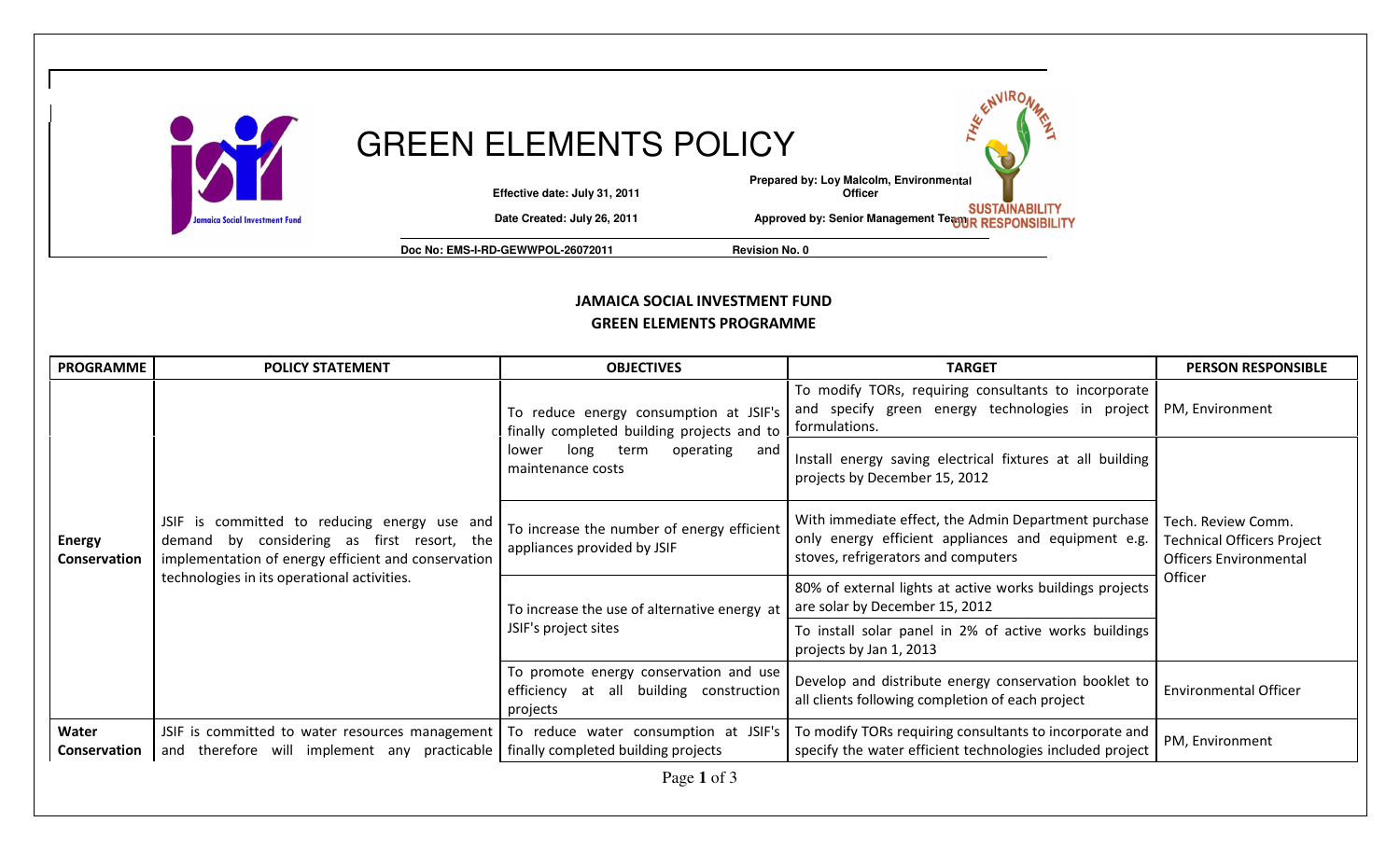|                                 | measures or technologies that will prevent water<br>pollution, reduce water<br>increase<br>use,<br>and                                                                                                                                                                                                                                                                                                                                                                                                                               |                                                                                                     | designs. December 15, 2012                                                                                                                                            |                                                                                                     |  |
|---------------------------------|--------------------------------------------------------------------------------------------------------------------------------------------------------------------------------------------------------------------------------------------------------------------------------------------------------------------------------------------------------------------------------------------------------------------------------------------------------------------------------------------------------------------------------------|-----------------------------------------------------------------------------------------------------|-----------------------------------------------------------------------------------------------------------------------------------------------------------------------|-----------------------------------------------------------------------------------------------------|--|
|                                 | conservation.                                                                                                                                                                                                                                                                                                                                                                                                                                                                                                                        | To increase the use of water conservation<br>technologies at JSIF's project sites                   | To install water saving technologies including low flush<br>faucets, self-closing faucets, and high efficiency toilets at<br>all works building by December 15, 2012. | Tech. Review Comm.<br><b>Technical Officers Project</b><br><b>Officers Environmental</b><br>Officer |  |
|                                 |                                                                                                                                                                                                                                                                                                                                                                                                                                                                                                                                      | To reduce water pollution caused by JSIF's<br>project activities                                    | To provide training for TOs and establish an onsite<br>monitoring programme to help prevent water pollution.                                                          | <b>Environmental Officer</b>                                                                        |  |
|                                 |                                                                                                                                                                                                                                                                                                                                                                                                                                                                                                                                      | To promote awareness of water resource<br>management                                                | Develop a draft water conservation booklet for CBOs by<br>March 30, 2012.                                                                                             | <b>Environmental Officer</b>                                                                        |  |
|                                 | JSIF is committed to the implementation of proven<br>waste management practices and technologies as<br>standard operational procedures in order to<br>minimize waste disposal and environmental impacts.                                                                                                                                                                                                                                                                                                                             | To manage the use and disposal of<br>construction waste                                             | Modification of costing approach to ensure appropriate<br>costs are assigned to the activity and disposal is<br>managed. December 15, 2012                            | <b>Environmental Officer</b>                                                                        |  |
|                                 |                                                                                                                                                                                                                                                                                                                                                                                                                                                                                                                                      | To reduce waste disposal from JSIF's<br>funded livestock farming projects and all<br>works projects | To modify TORs requiring consultants to incorporate a<br>composting unit or biogas digester in the formulations<br>for all livestock farms. December 15, 2012         |                                                                                                     |  |
| Waste<br>Management             |                                                                                                                                                                                                                                                                                                                                                                                                                                                                                                                                      |                                                                                                     | To establish a composting unit or biogas digester at 50%<br>of livestock farms by June 30, 2012.                                                                      | Tech. Review Comm.<br><b>Technical Officers Project</b><br><b>Officers Environmental</b><br>Officer |  |
|                                 |                                                                                                                                                                                                                                                                                                                                                                                                                                                                                                                                      | To increase awareness of livestock waste<br>management                                              | Distribution of composting guidelines at all livestock                                                                                                                | <b>Environmental Officer</b>                                                                        |  |
|                                 |                                                                                                                                                                                                                                                                                                                                                                                                                                                                                                                                      | To prepare a guideline for the construction,<br>operation and maintenance of composting<br>units    | farms following project final completion                                                                                                                              |                                                                                                     |  |
| <b>Green Space</b><br>Inclusion | Except under conditions where there are suitable<br>existing vegetation, no building construction project<br>shall be deemed finally completed without the<br>establishment of a dedicated green space or<br>permanent plants in the ground. The green space   permanent  plants  at  all  building<br>must be established to minimize environmental construction sites.<br>impacts associated with landscaping by selecting<br>native plants that are adaptable to the environment;<br>low maintenance; non-noxious; and aesthetic. | To establish at least one green space or                                                            | To modify TORs requiring formulators to include green<br>space in all project design. December 15, 2012                                                               | PM, Environment                                                                                     |  |
| Page 2 of 3                     |                                                                                                                                                                                                                                                                                                                                                                                                                                                                                                                                      |                                                                                                     |                                                                                                                                                                       |                                                                                                     |  |